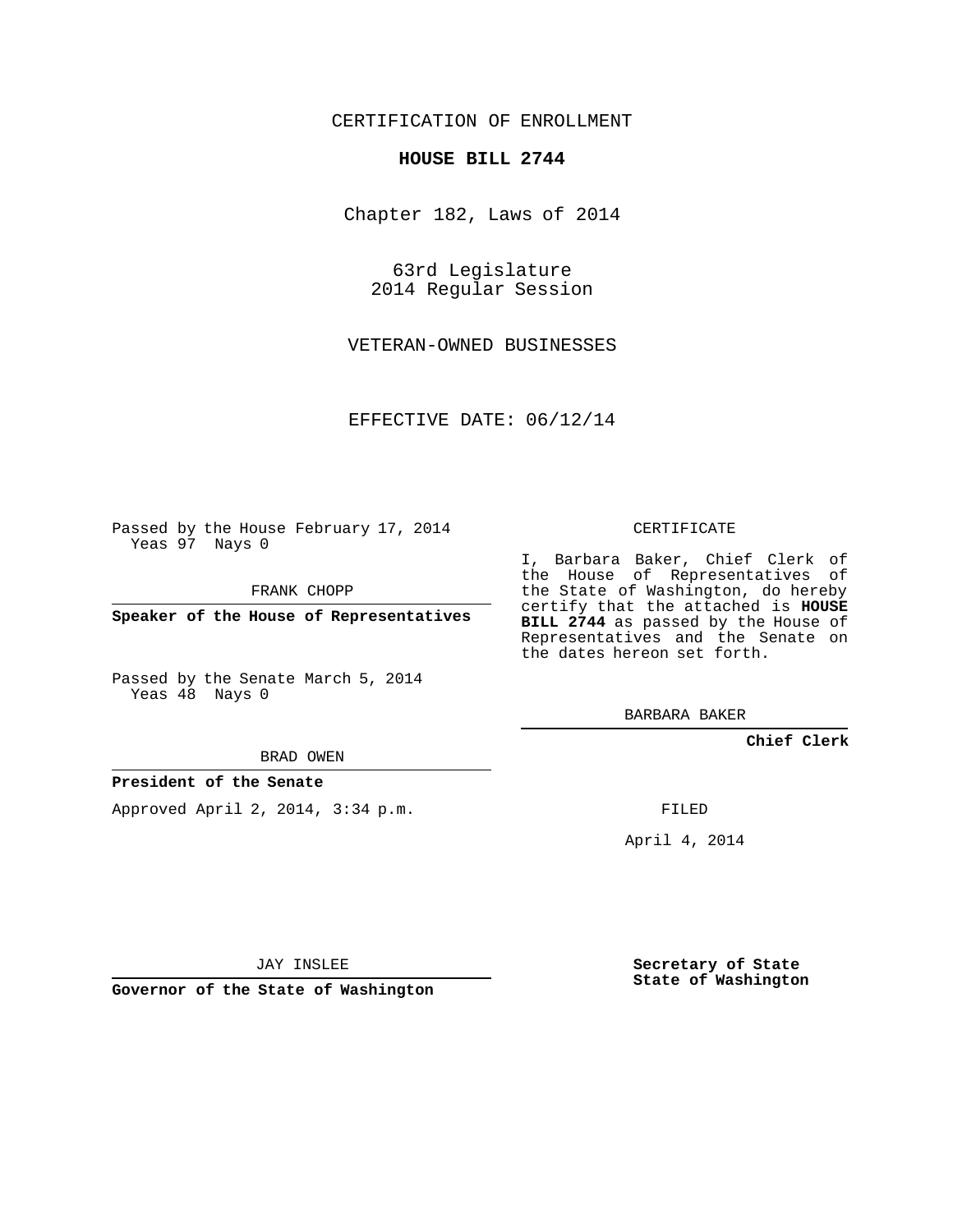## **HOUSE BILL 2744** \_\_\_\_\_\_\_\_\_\_\_\_\_\_\_\_\_\_\_\_\_\_\_\_\_\_\_\_\_\_\_\_\_\_\_\_\_\_\_\_\_\_\_\_\_

\_\_\_\_\_\_\_\_\_\_\_\_\_\_\_\_\_\_\_\_\_\_\_\_\_\_\_\_\_\_\_\_\_\_\_\_\_\_\_\_\_\_\_\_\_

Passed Legislature - 2014 Regular Session

**State of Washington 63rd Legislature 2014 Regular Session**

**By** Representatives G. Hunt, Appleton, Tarleton, and Freeman

Read first time 01/30/14. Referred to Committee on Community Development, Housing & Tribal Affairs.

 1 AN ACT Relating to veteran-owned businesses; and amending RCW 2 43.60A.190.

3 BE IT ENACTED BY THE LEGISLATURE OF THE STATE OF WASHINGTON:

 4 **Sec. 1.** RCW 43.60A.190 and 2008 c 187 s 1 are each amended to read 5 as follows:

6 (1) The department shall:

7  $\qquad \qquad$  (a) ((<del>Develop and</del>)) <u>M</u>aintain a current list of <u>certified</u> veteran-8 owned businesses; and

9 (b) Make the list of certified veteran-owned businesses available 10 on the department's public web site.

11 (2) To qualify as a *certified* veteran-owned business, the business 12 must:

13 (a) Be at least fifty-one percent owned and controlled by:

14 ( $(\langle a \rangle)$ ) (i) A veteran as defined as every person who at the time he 15 or she seeks certification has received a discharge with an honorable 16 characterization or received a discharge for medical reasons with an 17 honorable record, where applicable, and who has served in at least one 18 of the capacities listed in RCW 41.04.007; or

p. 1 HB 2744.SL